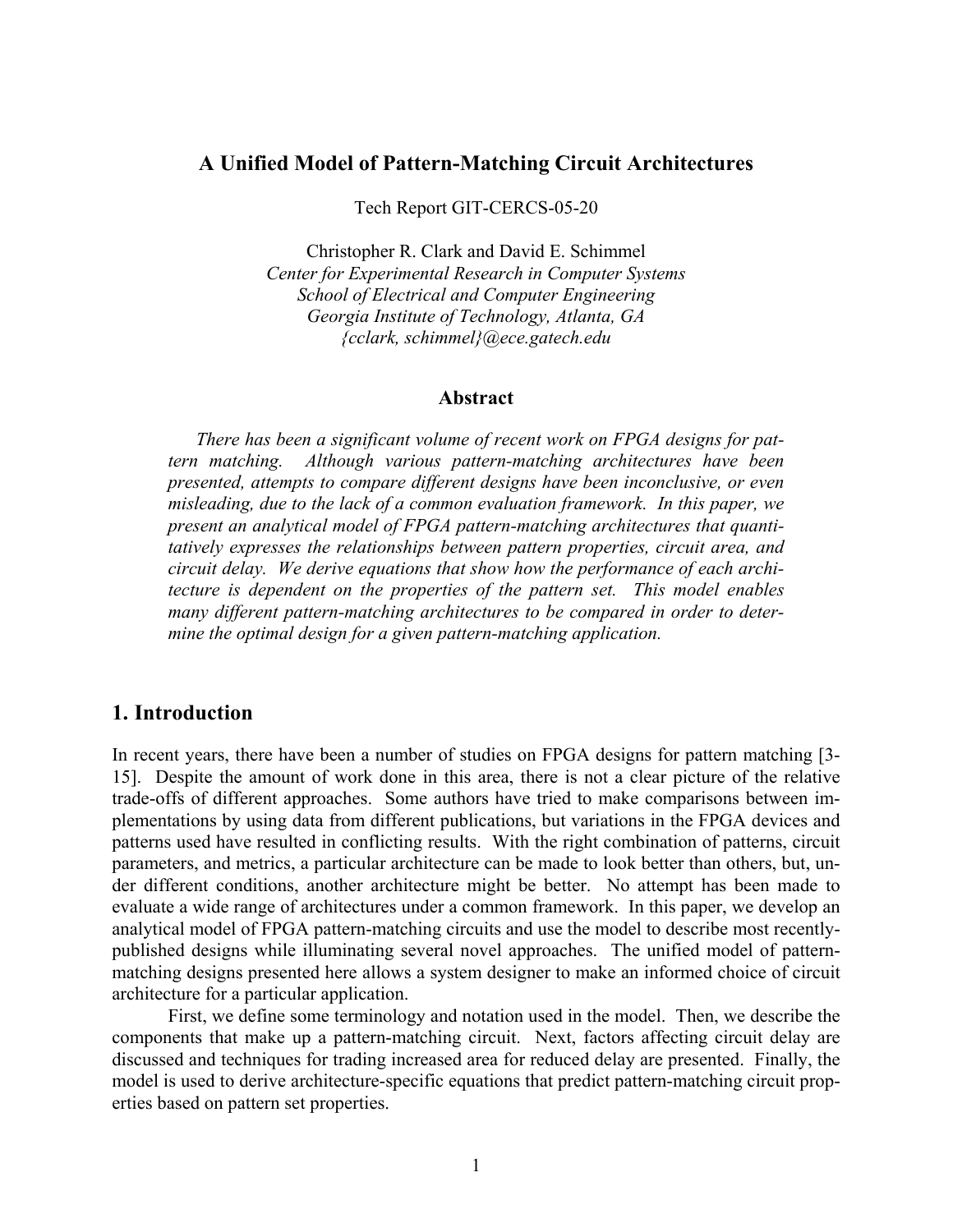The remainder of this paper covers design approaches for building FPGA patternmatching circuits that tailor the reconfigurable logic and routing resources to a particular pattern set. Other approaches, such as those that use embedded memory blocks or off-chip memory to store programmable hash tables [9] or state machines [4], are not considered at this time. We are investigating models of these approaches, and they may be included in the future.

### **2. Model Definition**

The basic pattern-matching problem considered here is that in which a set of patterns is to be searched for in one or more bodies of text. The pattern set is used to generate a pattern-matching circuit description that is compiled into an FPGA configuration file. This FPGA patternmatching system is then used to concurrently detect all occurrences of the patterns contained in a given data stream. In this section, we define notation for describing various attributes of patterns and FPGAs.

#### **2.1. Pattern Model**

The patterns and the text stream are made up of symbols from an alphabet  $\Sigma$  that contains  $\sigma$  characters. Each character is represented by a binary sequence of *b* bits, where  $b = \lceil \log_2(\sigma) \rceil$ . A pattern *x* of length  $|x|$  is a sequence of characters *x*[0], *x*[1], …, *x*[*m*-1], where *x*[*j*]  $\in \Sigma$ . The set of all patterns to be considered is denoted by *P* and contains *p* patterns. We define Θ*k*[ *j*] as the number of occurrences of a particular character  $\theta_k$  at index *j* across all patterns. The largest index of occurrence of  $\theta_k$  in any pattern is  $\lambda_k$ . The total number of occurrences of  $\theta_k$  in P,  $\Theta_k$ , is calculated by adding up the number of occurrences at each index using [\(1\).](#page-1-0)

<span id="page-1-0"></span>
$$
\Theta_k = \sum_{j=0}^{\lambda_k - 1} \Theta_k[j] \tag{1}
$$

The length of the longest pattern in *P* is  $\Lambda$ . The number of unique characters used in *P* is Ω. The total number of characters in *P* is denoted by *M* and can be determined either by summing the lengths of each pattern in *P*, or by summing the total occurrences of each character in  $\Sigma$ as shown by [\(2\).](#page-1-1)

<span id="page-1-1"></span>
$$
M = \sum_{k=1}^{p} |x_k| = \sum_{k=1}^{q} \Theta_k
$$
 (2)

### **2.2. FPGA Model**

Our model is based on an FPGA architecture that is commonly used in modern commercial products, such as the Xilinx Virtex [2] and Altera Stratix [1] lines of devices. These FPGAs contain an array of homogeneous logic elements that are connected to a configurable routing network. Each FPGA logic element (LE) contains a 4-input look-up table (LUT) and a one-bit flip-flop (FF), as shown in [Figure 1.](#page-2-0) A LUT can be programmed to implement any logical function with up to four inputs and one output. The output of each LE connects to the routing network and is selectable between either a registered or unregistered version of the LUT output.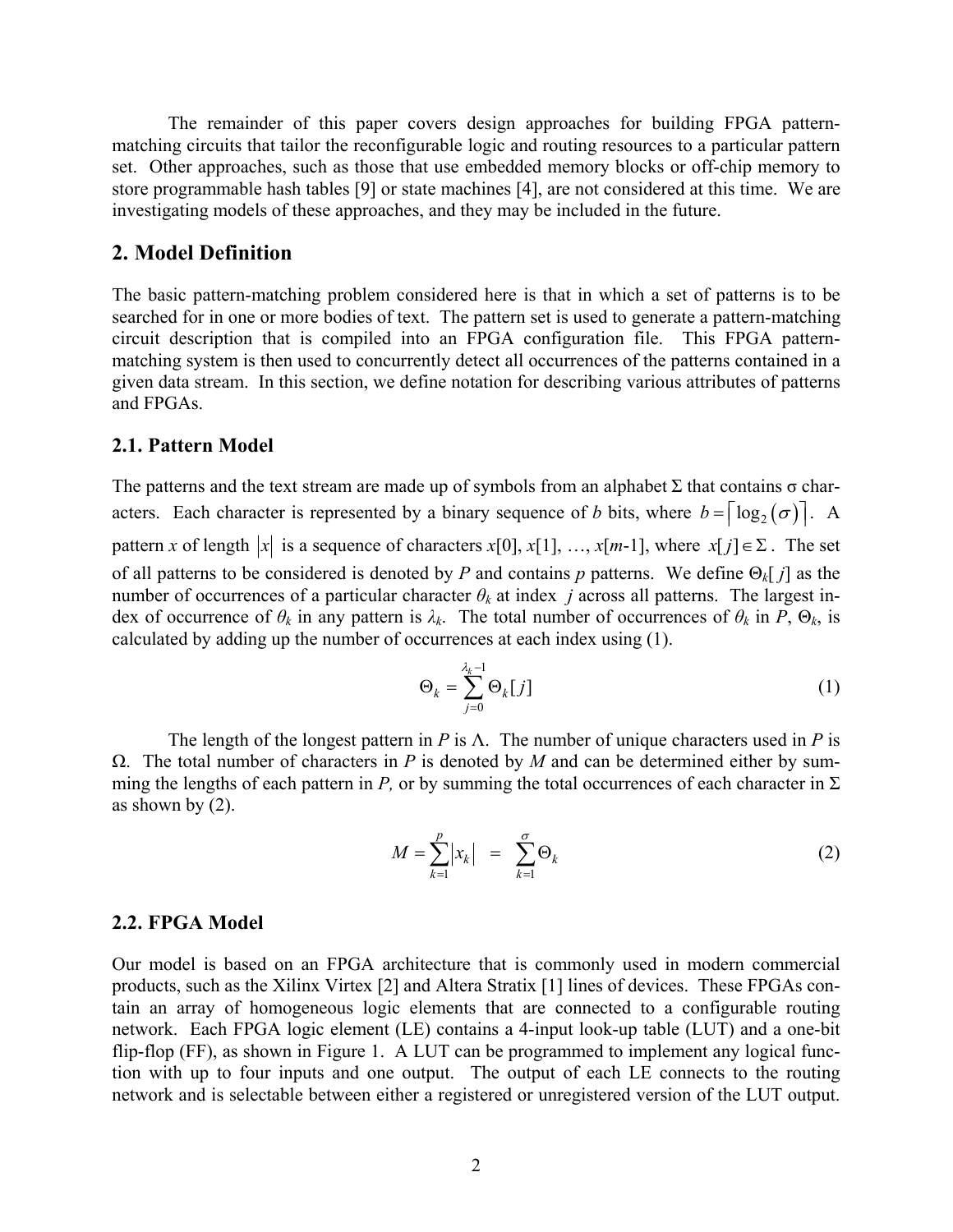



<span id="page-2-0"></span>**Figure 1.** An FPGA Logic Element (LE) **Figure 2.** A 16-input function computed using LEs with 4-input LUTs

Multiple levels of LEs can be cascaded to implement functions with more than four inputs. For example, [Figure 2](#page-2-1) shows how a 16-input function can be computed with two levels of LEs. In general, a basic Boolean logic function (i.e. AND, OR, XOR) of *n* inputs can be implemented in  $\lceil log_4(n) \rceil$  LE levels using a total of  $A_f(n)$  LEs, as given by

<span id="page-2-1"></span>
$$
A_f\left(n\right) = \sum_{k=1}^{\lfloor \log_4(n) \rfloor} \left\lceil \frac{n}{4^k} \right\rceil. \tag{3}
$$

Because an LE is the fundamental unit of circuit area in an FPGA, we refer to  $A_f(n)$  as the area required to implement an *n*-input function. If the registered output of each LE is selected, the latency of the function (the number of clock cycles required to compute the final output) is equal to the number of LE levels and is computed using

$$
L_f(n) = \lceil \log_4(n) \rceil. \tag{4}
$$

The area required to implement an *n*-bit register using LEs with a single flip-flop can be expressed by

$$
A_r(n) = n \tag{5}
$$

## **3. Pattern-Matching Circuit Components**

In general, a pattern-matching circuit consists of three main components: a method of decoding input characters, a means of storing the history of inputs, and a mechanism for determining when pattern matches have occurred. The input to the circuit is a stream of text characters and the output is a set of wires indicating which patterns have been matched. The following sections describe the functionality and available design parameters for each aspect of a pattern-matching circuit.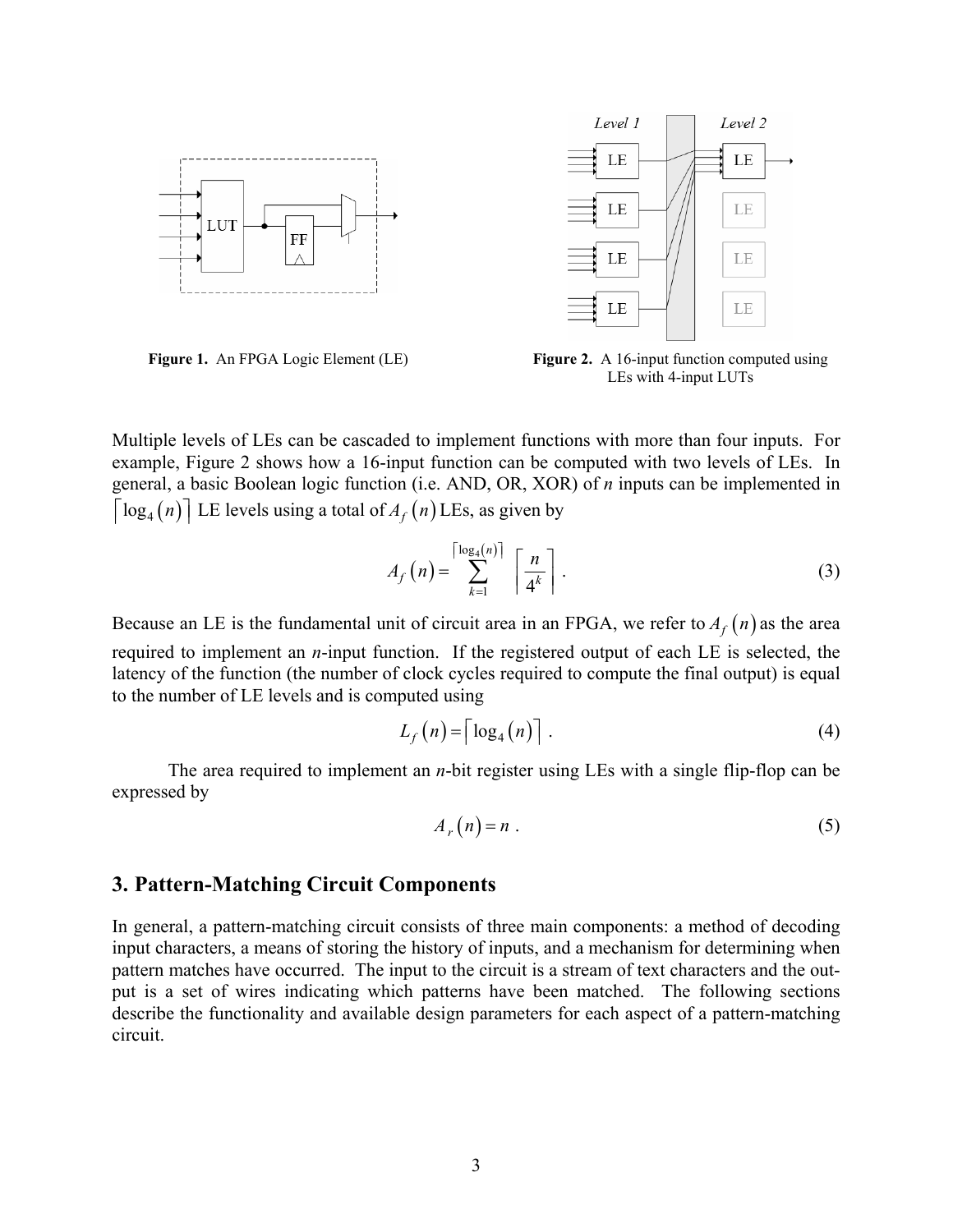### **3.1. Input Text Stream**

The input text stream provides characters that are compared against the stored patterns. In the simplest case, the pattern-matching circuit reads one text character per clock cycle. By trading increased circuit area for more parallelism, it is possible to handle *N* characters per cycle. When the input is processed in multi-character substrings, a pattern may start at any offset within a substring. Therefore, the circuit must separately check all *N* offsets in parallel, effectively increasing the pattern count to  $p \times N$ . The width of the input data bus is  $N \times b$  bits.

## **3.2. Character Decoding**

We define character decoding as the process of generating a one-bit character-match signal from a *b*-bit encoded input character. Functionally, a character decoder is equivalent to a binary comparator with one input fixed at compile-time. In a pattern-matching circuit, the fixed input has the value of a pattern character. An optimized implementation of a character decoder is a *b*-bit AND function with active-high inputs in positions corresponding to '1' bits and active-low inputs in positions corresponding to '0' bits in the encoded representation of a pattern character.

There are several possible configurations for connecting the inputs and outputs of the character decoders to other pattern-matching circuit components. The decoder inputs can either be directly connected to the input text stream, or they can be connected to the input history registers described in the next section. If the decoder inputs come from the input text stream, then the decoder outputs will connect to the input history component, as shown in [Figure 3.](#page-3-0) Otherwise, the decoder inputs will be taken from the input history, and the outputs of the decoders will be connected to the pattern-match functions associated with one or more patterns, as in [Figure 4.](#page-3-1) If the decoder outputs are used by exactly one pattern, we call this a *per pattern decoding* design. If all of the patterns share the same group of decoders, this is a *global decoding* design. There is also an approach between per pattern and global decoding called *shared decoding* that divides the pattern set into multiple non-intersecting subsets and uses a distinct group of decoders for each subset.

## **3.3. Input History**

Most FPGA pattern-matchers are designed to process an input stream by consuming a small number of characters per clock cycle. Therefore, in order to determine if a full pattern has been received from the input, the circuit must store some information about the sequence of characters received in the past. We call this information on previous inputs the input history. The input history also has multiple configuration options. The history can read its input directly from the input stream and store encoded character information ([Figure 4\)](#page-3-1), or it can read its input from the



<span id="page-3-0"></span>**Figure 3.** Decoded history design: decoding performed before history

<span id="page-3-1"></span>Figure 4. Encoded history design: decoding performed after history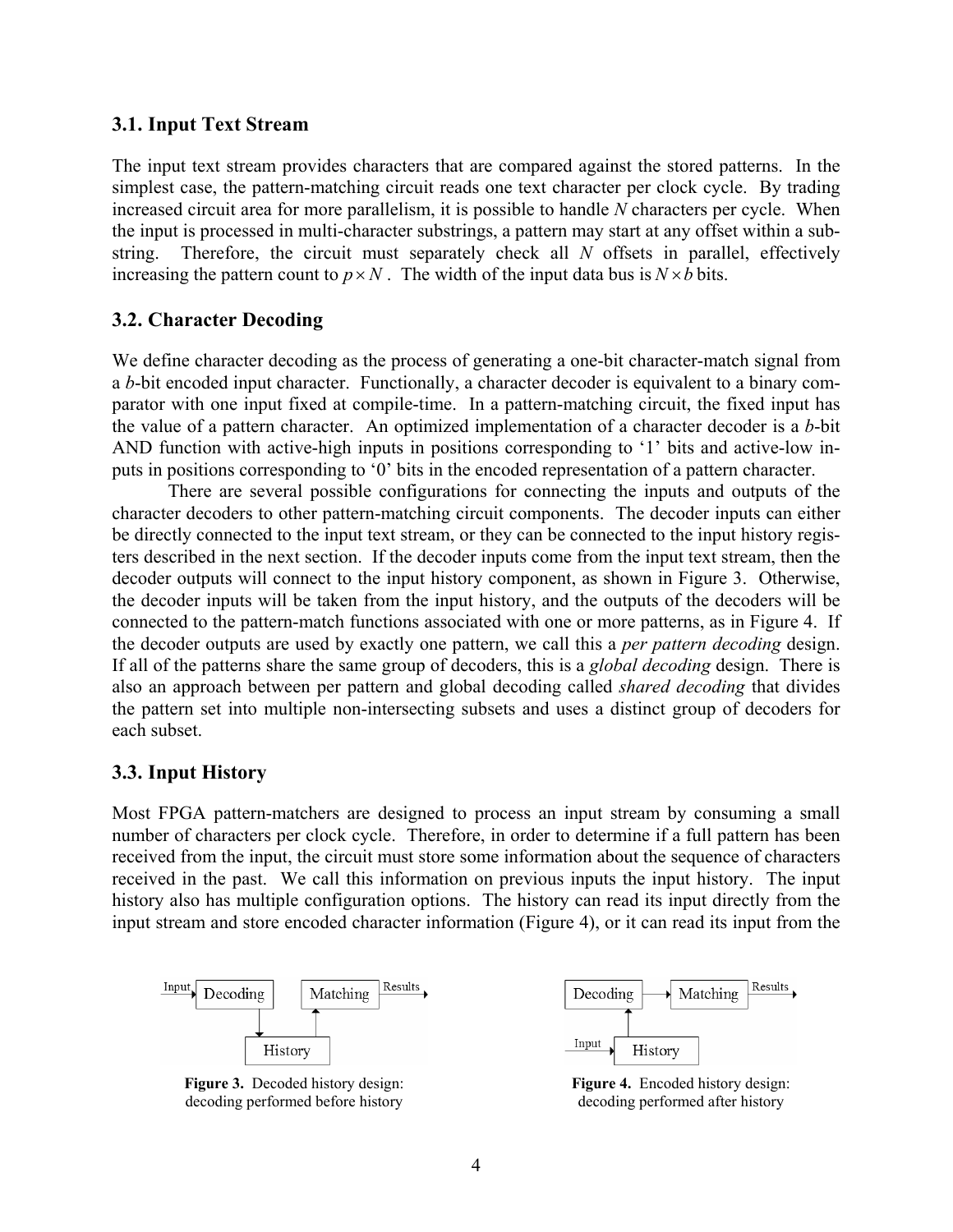character decoders and store decoded character information [\(Figure 3\)](#page-3-0). In an *encoded history* design, the output of the history registers connects to character decoders, while in a *decoded history* design, the history outputs connect to pattern-match functions. With either design type, the history can be implemented in a *global*, *shared*, or *per pattern* manner.

## **3.4. Matching Functions**

Every pattern in the pattern set will have an associated pattern-match function in the circuit. Each pattern-match function uses the information produced by the decoding and history components to determine if a character sequence has occurred in the input text stream that matches its associated pattern. The one-bit outputs of all the pattern-match functions form a result vector that indicates which patterns have been found.

# **4. Area-Delay Trade-Off**

In this section, we discuss some delay and latency considerations. A pattern-matching circuit consists of an input bus, three types of functional components, and connections between these elements. The sources of circuit delay are the logic and routing delays within components and the routing delays of communication paths between components. In the following sections, we describe how our model handles these intra-component delay and inter-component delays.

In constructing our model, when faced with a design decision that involves a trade-off between delay and latency, we always opt to reduce delay and increase latency. This approach is in-line with the goals of most FPGA pattern-matching applications, which use an FPGA-based design specifically for its ability to provide higher throughput than other approaches (e.g. software). Adding a few cycles of latency to each pattern-matching operation to achieve a significant increase in throughput is generally preferred over a lower-latency, lower-throughput solution.

## **4.1. Intra-Component Delay**

Logic delay within a component can be significant in architectures that use functions with a large number of inputs and multiple levels of LEs. However, since the output of each LE can be registered, the maximum logic delay can be limited to the delay of a single level of logic without any additional area usage. The extra latency introduced is relatively low because the number of levels of logic within a component is a logarithmic function of the number of inputs. Although some FPGA architectures allow unrelated logic to use the LUT and FF of an LE independently, this feature is rarely used by the design tools<sup>1</sup>. Therefore, we consider registering the output of each LE to be a low-cost method of minimizing logic delay, and we assume that this approach is used throughout the designs.

Routing is another source of intra-component delay. Within their components, all of the pattern-matching architectures in our model use only local point-to-point connections with no additional fan-out. In addition to the benefits of short, low fan-out connections, the effects of routing delay are further mitigated by the use of registered LE outputs that allows a larger portion of the clock period to be allocated to routing. Therefore, we assume that, under reasonable

<span id="page-4-0"></span><sup>&</sup>lt;u>.</u> <sup>1</sup> For example, with default settings, the MAP program in the Xilinx ISE package will not place unrelated logic in the same LE until over 99% of the chip's logic resources have been utilized.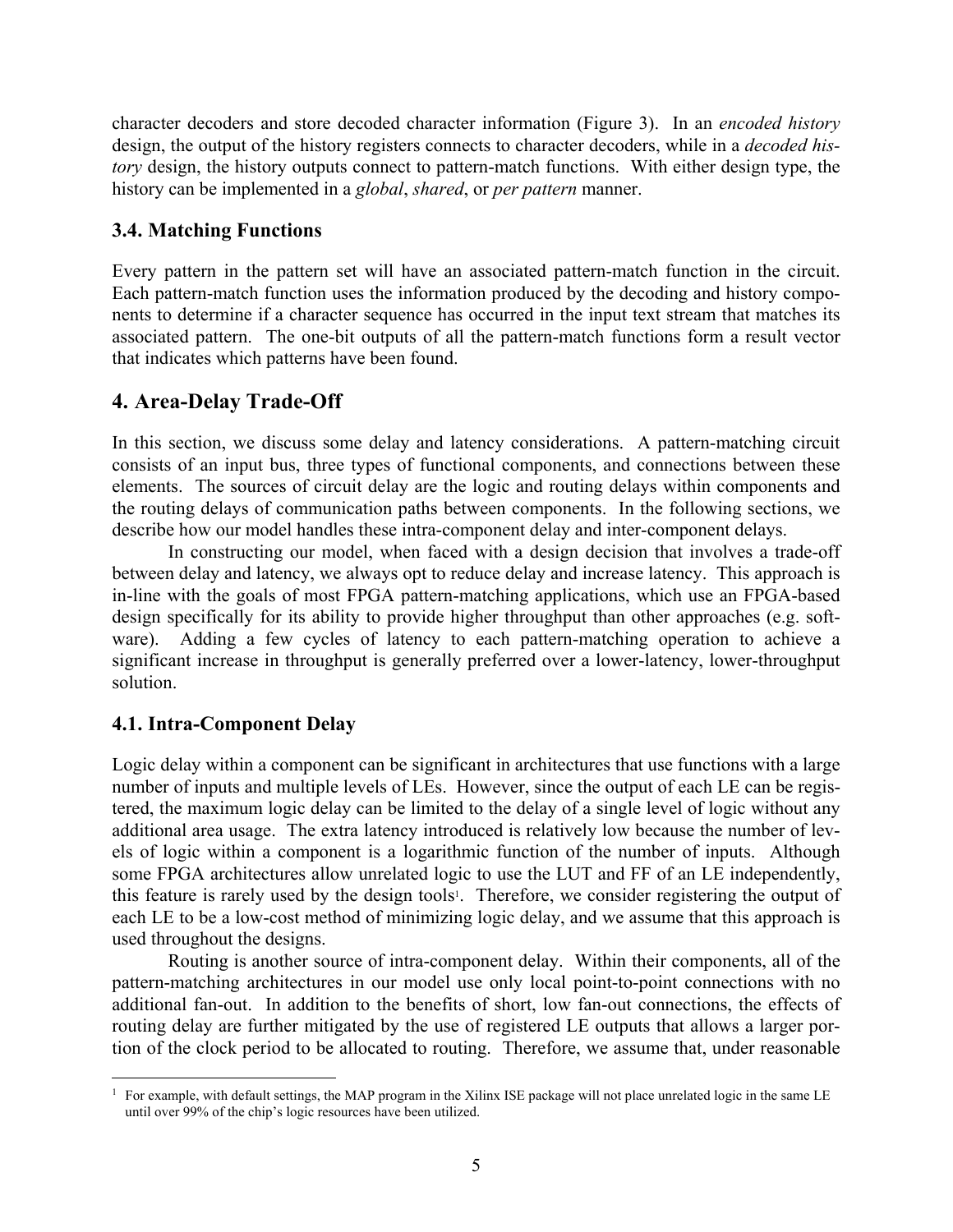logic utilization conditions (e.g. less than 90% total LE utilization), intra-component routing will not be on the critical path.

## **4.2. Inter-Component Delay**

Inter-component connections include connections between the decoding, history, and matching components, as well as connections from the input bus to any of the components. The data path in all of the pattern-matching architectures consists of a sequence of connections from the input bus to the matching components. The elements on this path can be divided into two groups: a shared unit that is used by multiple patterns and a distributed set of per-pattern units. The contents of the units vary between architectures. The shared unit always includes the input bus, and each per-pattern unit always includes a match function. History and decoding components can be located in either group.

Since multiple sources in the shared unit connect to multiple destinations in the perpattern unit, the wires between the shared and per-pattern units can span long distances and have high fan-out. The number of unique wires and the fan-out of each wire depend on the type of components being connected, and also on the properties of the pattern set. However, in all cases, the number, length, and fan-out of these wires increases as the number of patterns is increased. Thus, for most interesting pattern set sizes, the inter-component connection that links the shared and per-pattern units often becomes the critical path of the entire design.

## **4.3. Pipelined Wires**

It is desirable to reduce the delay of the wires on the critical path in order to increase the clock frequency and the overall throughput of the circuit. One method of decreasing delay, at the cost of increased latency, is to pipeline the wires. Some FPGA pattern-matching implementations have applied this approach by using a tree of registers [10, 13]. The root of the tree is the signal source and each of the leaf registers drives multiple destination loads. The place-and-route software will automatically spread out the stages of the tree and place the final register stages near destination loads. This technique is effective at reducing delay for two reasons: (1) it decreases the distance a signal must travel in a single clock cycle, and (2) it reduces and localizes the fanout of wires.

We have conducted experiments to demonstrate the relationship between fan-out and delay in FPGA devices. An FPGA routing network consists of multi-wire routing channels between each row and column of the LE array with programmable switchboxes at each intersection. We constructed simple circuit designs consisting of a single source register (S) connected to multiple destination registers that represent loads (L). Relative location constraints were applied to each register to force the circuits to have a layout similar to that of [Figure 5.](#page-6-0) The use of a square layout of LEs with the source in the center provides the lowest achievable worst-case delay for a given fan-out.

The Xilinx ISE tools were used to compile designs with different numbers of loads for a Virtex II Pro 100 FPGA with a speed grade of -6. An optimistic target clock period goal of 1.0 ns was used to ensure that the tools would find the best possible routing configuration. The maximum path delay is plotted against fan-out load in [Figure 6.](#page-6-1) The log-log plot clearly shows that delay increases as a logarithmic function of fan-out. This is the expected behavior and indi-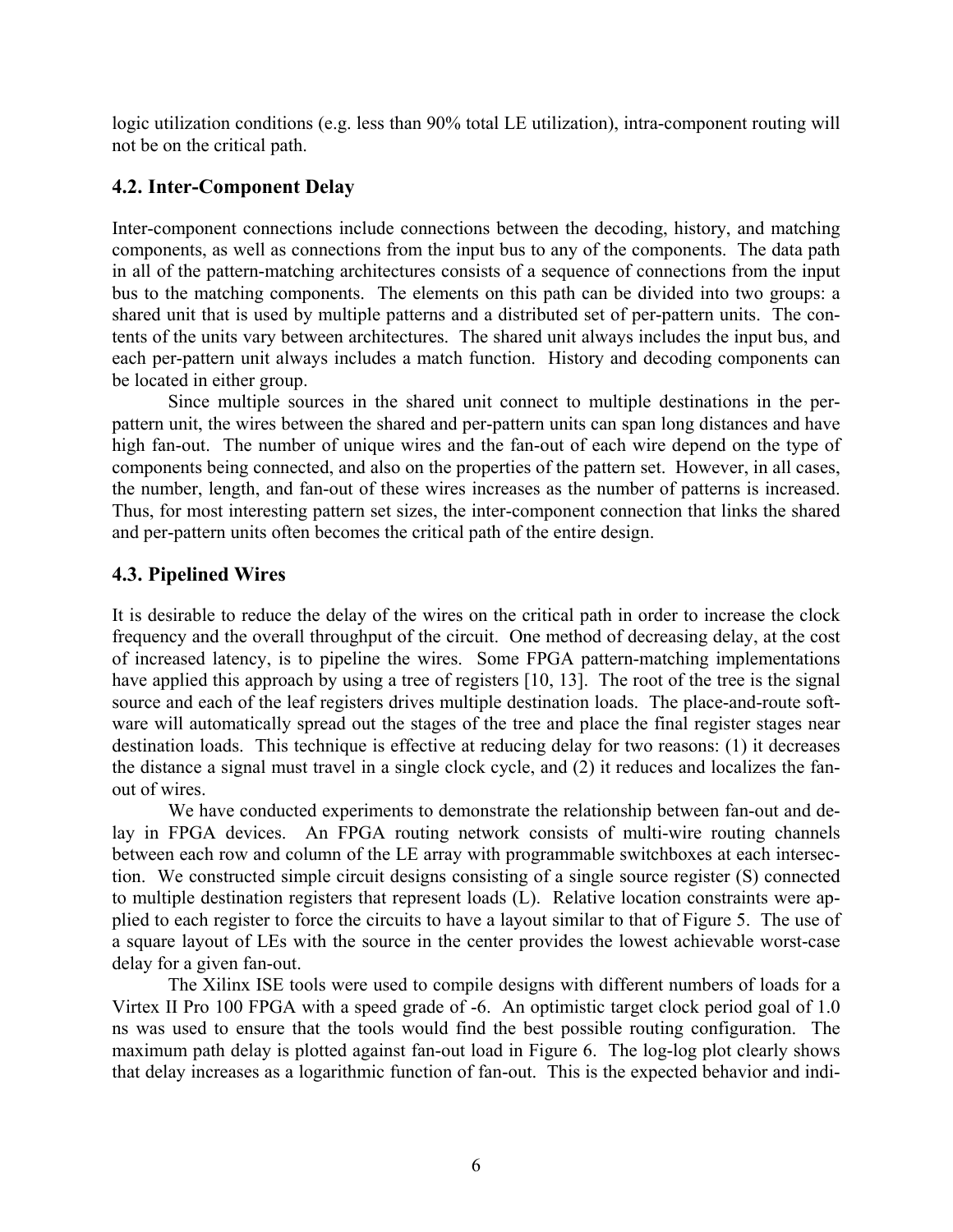

<span id="page-6-0"></span>cates that the switchboxes perform optimal buffering and repowering to control the transmission delay of a signal traversing multiple switches.

Given the results above, it is apparent that fan-out can be used as an estimator of delay in FPGA circuits. Thus, using a pipelined fan-out tree to reduce the fan-out of critical signals is an effective strategy for reducing critical path delay. This observation is the basis of an area-delay trade-off used by our model. When building a pattern-matching circuit, we first choose a value, *F<sub>Limit*</sub>, which is the desired maximum fan-out after pipelining. Then, we determine the signal in the design with the highest fan-out,  $F_{Max}$ . Next, we calculate the fan-out tree depth required to reduce the fan-out of this signal to below the chosen limit using the formula

<span id="page-6-1"></span>
$$
T_{Depth} = \left\lceil \log_{F_{Limit}} \left( F_{Max} \right) \right\rceil . \tag{6}
$$

Then, for each signal in the critical path, we calculate the minimum branching factor that ensures the fan-out limit is not exceeded. The depth of all trees is kept the same to maintain synchronization. The branching factor for a signal with fan-out *F* is

$$
T_{Factor}\left(F\right) = \left[\left(\frac{F}{F_{Limit}}\right)^{\frac{1}{T_{Depth}}}\right].\tag{7}
$$

Finally, we calculate the number of nodes in the fan-out tree using

$$
T_{Nodes} (T_{Factor}) = \sum_{k=0}^{T_{Depth}} (T_{Factor})^k
$$
 (8)

Some researchers have proposed another approach to reduce the delay of critical intercomponent connections. Both Baker et. al. [3] and Sourdis et. al. [14] partition the pattern set into multiple smaller subsets before generating the pattern-matching circuit. These designs use a separate shared unit for each subset and assign different per-pattern unit to each shared unit. There is some area overhead due to replication among the shared units, but a carefully-chosen pattern partitioning algorithm can minimize the overhead. This approach can reduce the length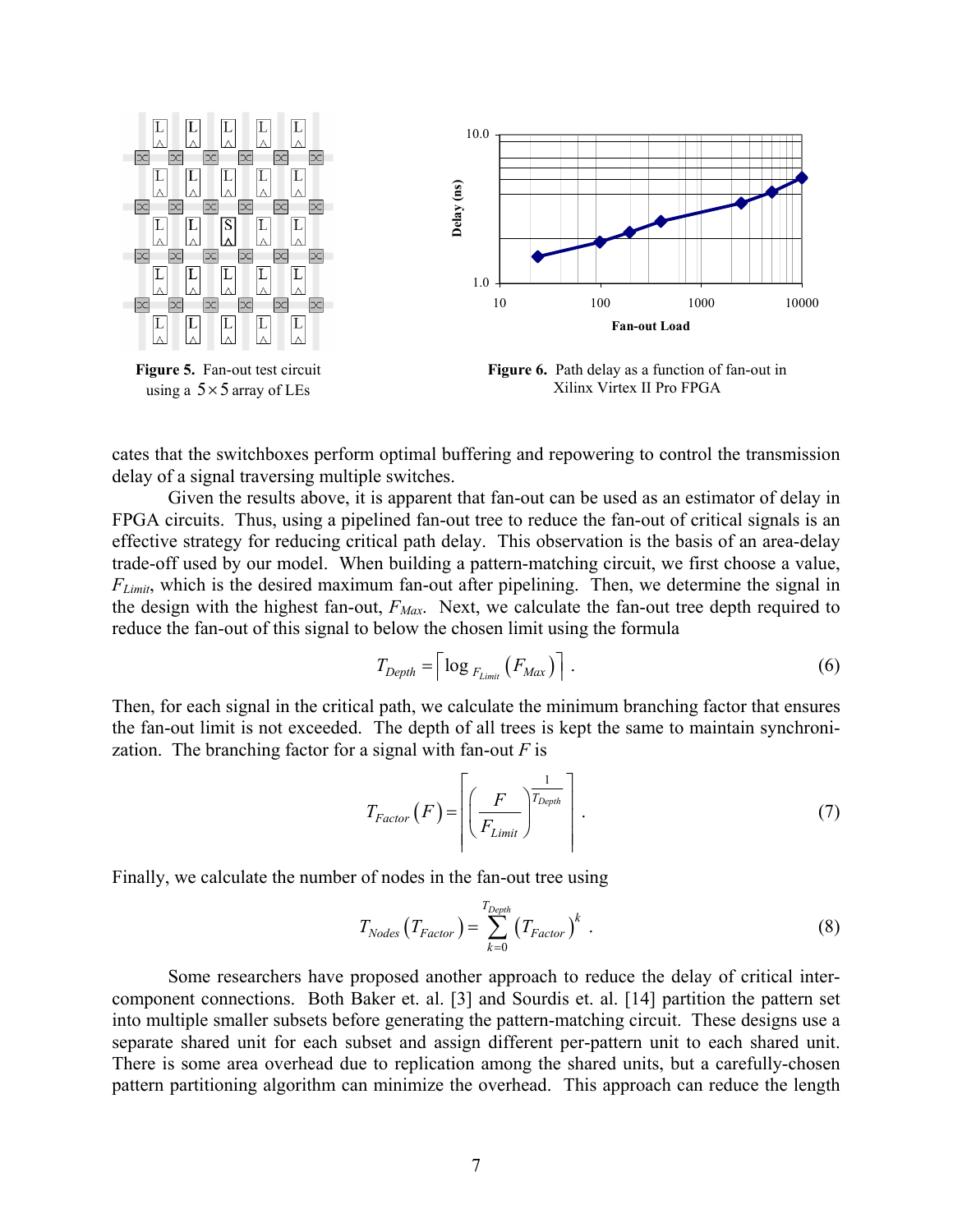and fan-out of the wires on the critical path, but the pipelining technique described above may still need to be applied to some wires to reach the desired delay value.

### **5. Pattern-Matching Architectures**

Enumerating all combinations of the pattern-matching circuit component design parameters described above yields a large family of pattern-matching architectures. Actually, the design space is even larger because these parameters can be applied to two different implementation styles of pattern-matching circuits: brute-force designs and finite automata designs. The key distinction between the two design styles is in how the pattern-match functions are implemented. In a brute-force design, pattern-match functions perform comparisons of all pattern characters in each clock cycle. In a finite automata design, pattern-match functions are pipelined and only perform comparisons on the current input characters in each cycle. A finite automata pattern-match function is the next-state logic of a state machine that makes transitions in each cycle based on the current state and the current input characters. The state bits of the state machine serve as implicit history elements that track which characters of the pattern have been matched.

The following sections introduce the pattern-matching architectures that are described by our model. Several of the architectures that collectively cover all the design parameters are described and analyzed in detail. For each of these architectures, equations have been derived that predict circuit area requirements based on the parameters of the pattern set.

The total area (*A*) of any pattern-matching circuit is the sum of the areas used by its four components: character decoders  $(A_D)$ , history registers  $(A_H)$ , match functions  $(A_M)$ , and fan-out trees  $(A_F)$ .

$$
A = A_D + A_H + A_M + A_F \tag{9}
$$

The latency of a pattern-matching circuit is the number of clock cycles between the time when an input is changed and the time when the outputs reflect the change. The latency of a bruteforce design is the sum of the latencies of its components.

$$
L = L_D + L_H + L_W + L_F \tag{10}
$$

### **5.1. Brute-Force Designs**

All the possible configurations of history and decoding components for brute-force designs are listed in [Table 1.](#page-8-0) The first column contains a shorthand notation that will be used to refer to the architectures for the remainder of this paper. There are six configurations (GdS, GdP, SeG, SdP, PeG, PeS) that are not feasible because their history and decoding styles conflict. References are provided for architectures with published implementations. Interestingly, there are several feasible architectures that have not been studied in the literature.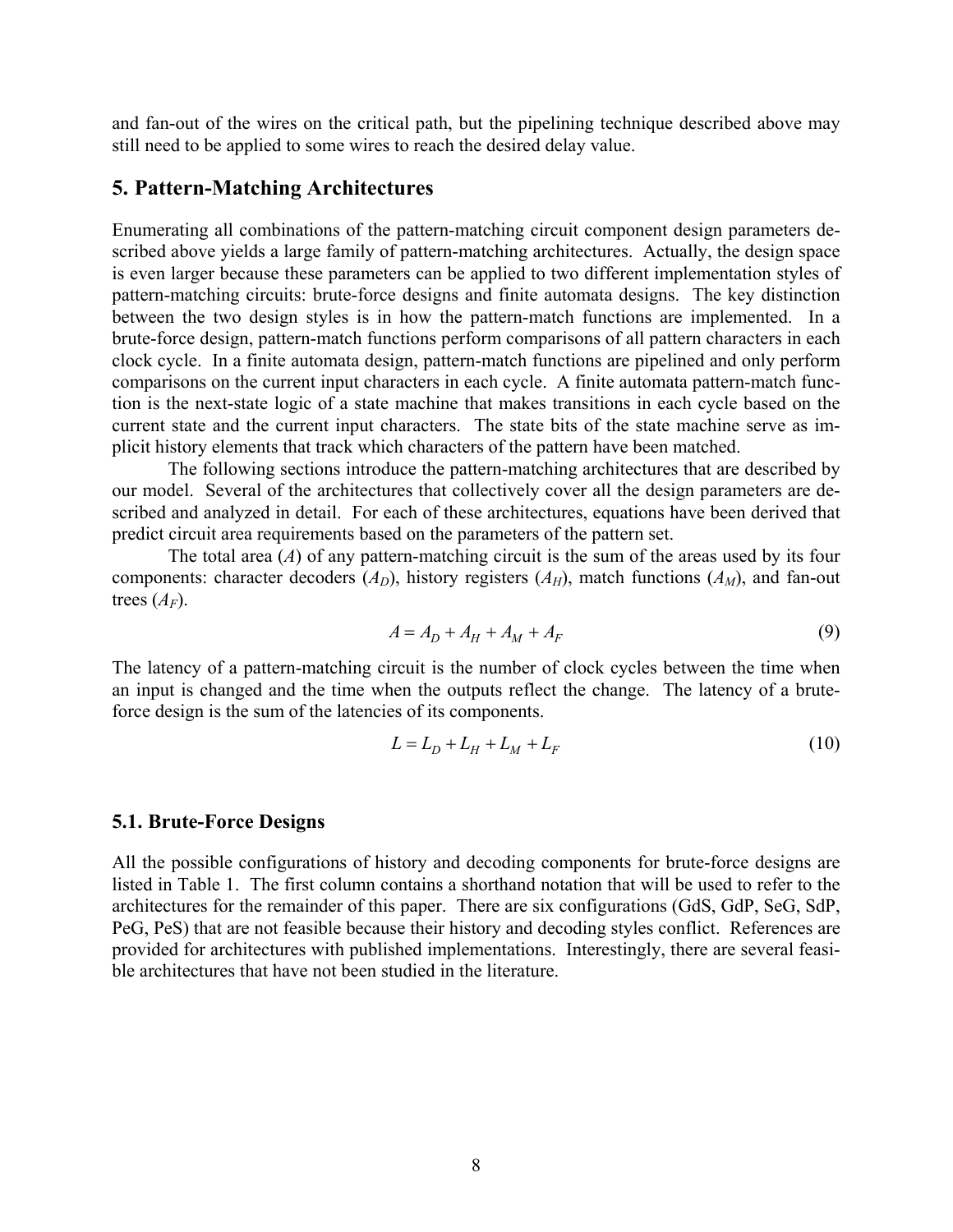| Architecture | <b>History</b>      | Decoding      | <b>Implementations</b>  |
|--------------|---------------------|---------------|-------------------------|
| GeG          | Global encoded      | Global        | <b>None</b>             |
| GeS          | Global encoded      | Shared        | None                    |
| GeP          | Global encoded      | per Pattern   | None                    |
| GdG          | Global decoded      | Global        | Baker [3], Sourdis [14] |
| GdS          | Global decoded      | <b>Shared</b> |                         |
| GdP          | Global decoded      | per Pattern   |                         |
| SeG          | Shared encoded      | Global        |                         |
| <b>SeS</b>   | Shared encoded      | Shared        | <b>None</b>             |
| <b>SeP</b>   | Shared encoded      | per Pattern   | <b>None</b>             |
| SdG          | Shared decoded      | Global        | <b>None</b>             |
| SdS          | Shared decoded      | Shared        | Baker [3], Sourdis [14] |
| SdP          | Shared decoded      | per Pattern   |                         |
| PeG          | per Pattern encoded | Global        |                         |
| PeS          | per Pattern encoded | <b>Shared</b> |                         |
| PeP          | per Pattern encoded | per Pattern   | Sourdis $[13]$          |
| PdG          | per Pattern decoded | Global        | None                    |
| PdS          | per Pattern decoded | Shared        | <b>None</b>             |
| PdP          | per Pattern decoded | per Pattern   | None                    |

<span id="page-8-0"></span>**Table 1.** Brute-force architectures

#### **5.1.1. PeP: Per Pattern Encoded History, Per Pattern Decoding**

The PeP architecture is perhaps the most straightforward design. In this design, dedicated history, decoding, and matching components are allocated for each pattern, as depicted in [Figure 7.](#page-9-0) A pipelined fan-out tree is used to distribute the input bus to each of the per-pattern units. [Figure](#page-9-1)  [8](#page-9-1) shows the internal details of a per-pattern unit that processes two input characters per clock cycle and detects the three-character pattern "abc".

The encoded input history is formed by connecting each character from the input bus to a separate serial-in parallel-out (SIPO) shift register. A wire labeled  $\alpha^{c}$  ( $t - s$ ) carries a *b*-bit encoded character read from character position *c* of the input word *s* cycles ago. The length of each history shift register is a function of the pattern length, the input character position, and the number of input characters, and is found by

$$
h_k^c = \left\lceil \frac{|x_k| + c}{N} \right\rceil. \tag{11}
$$

The latency of a history component is equal to the length of its longest shift register. The total area used by the input history for all patterns is

$$
A_H = \sum_{k=1}^{p} \sum_{c=0}^{N-1} \left[ h_k^c \times N \times A_r(b) \right].
$$
 (12)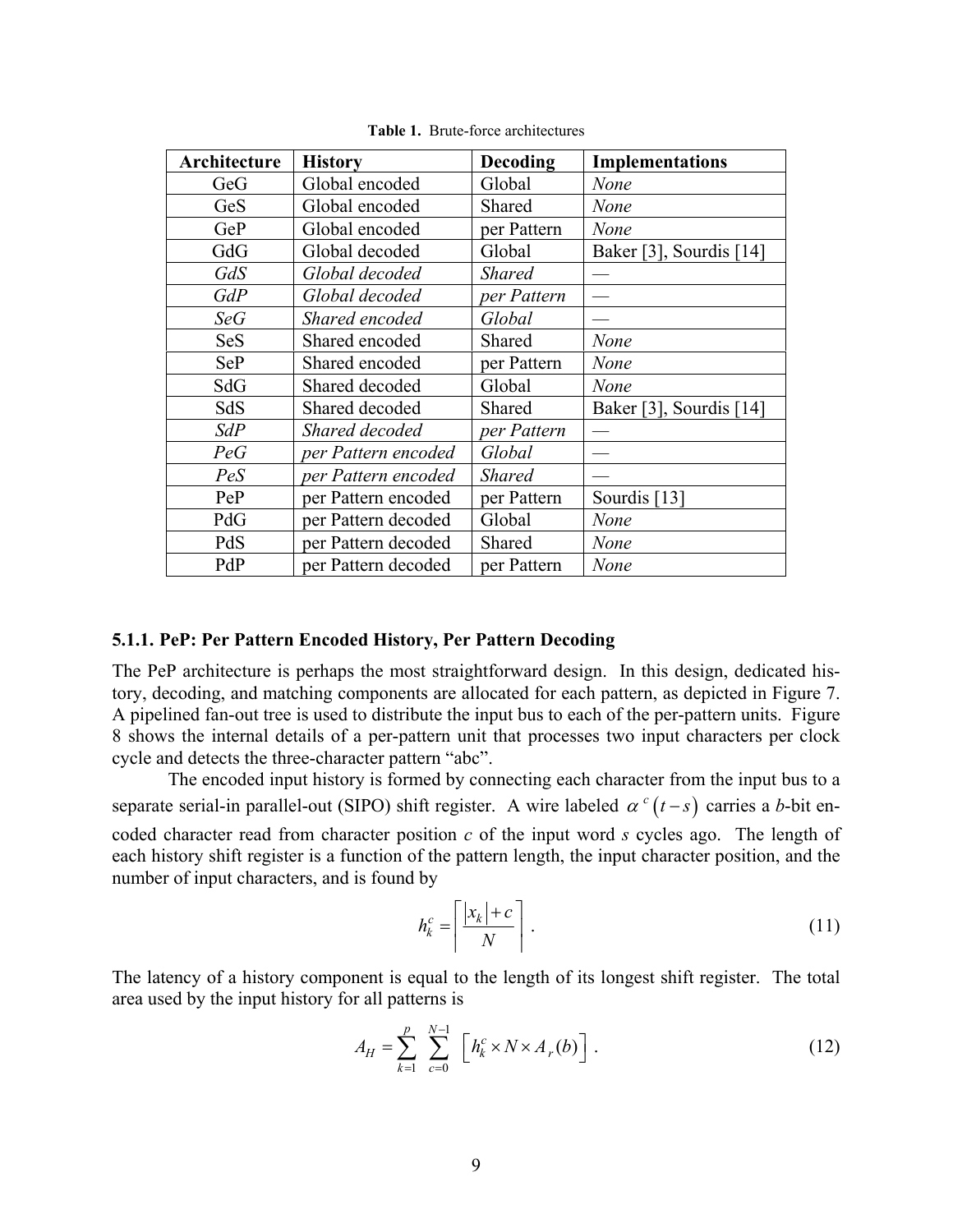

<span id="page-9-0"></span>**Figure 7.** PeP architecture **Figure 8.** PeP circuit for pattern "abc" with  $N = 2$ 

A per-pattern decoding component contains a character decoder for each character in the pattern for each of the *N* starting position offsets. Thus, the total area used by character decoders is the sum of the area used by the decoding components associated with each pattern, and is equal to

<span id="page-9-3"></span><span id="page-9-2"></span><span id="page-9-1"></span>
$$
A_D = \sum_{k=1}^p \left[ |x_k| \times N \times A_f(b) \right]. \tag{13}
$$

A pattern-match function is a sum-of-products expression that determines if all the characters at any offset match the pattern. The area used by match functions for all patterns is

$$
A_M = \sum_{k=1}^p \left[ A_f \left( |x_k| \right) \times N + A_f \left( N \right) \right]. \tag{14}
$$

It is possible to reduce the total area used by the decoding and matching components by consolidating them. For each offset, the  $|x_k|$  character decoders and the product term of the match function can be combined and computed using one AND operation of  $|x_k| \times b$  bits. The sum term of the match function remains the same but now takes its inputs from the combined AND functions. With this design, the area used for decoding and matching for all patterns is

<span id="page-9-4"></span>
$$
A_{D\&M} = \sum_{k=1}^{p} \left[ A_f \left( |x_k| \times b \right) \times N + A_f \left( N \right) \right]. \tag{15}
$$

In the PeP architecture, the input bus is connected to every per-pattern unit, so its fan-out is equal to *p*. If *p*, which is  $F_{Max}$ , is greater than  $F_{Limit}$ , a pipelined fan-out tree is required, and its area usage is

$$
A_F = T_{Nodes} \left( T_{Factor}(p) \right) \times A_r (N \times b) \tag{16}
$$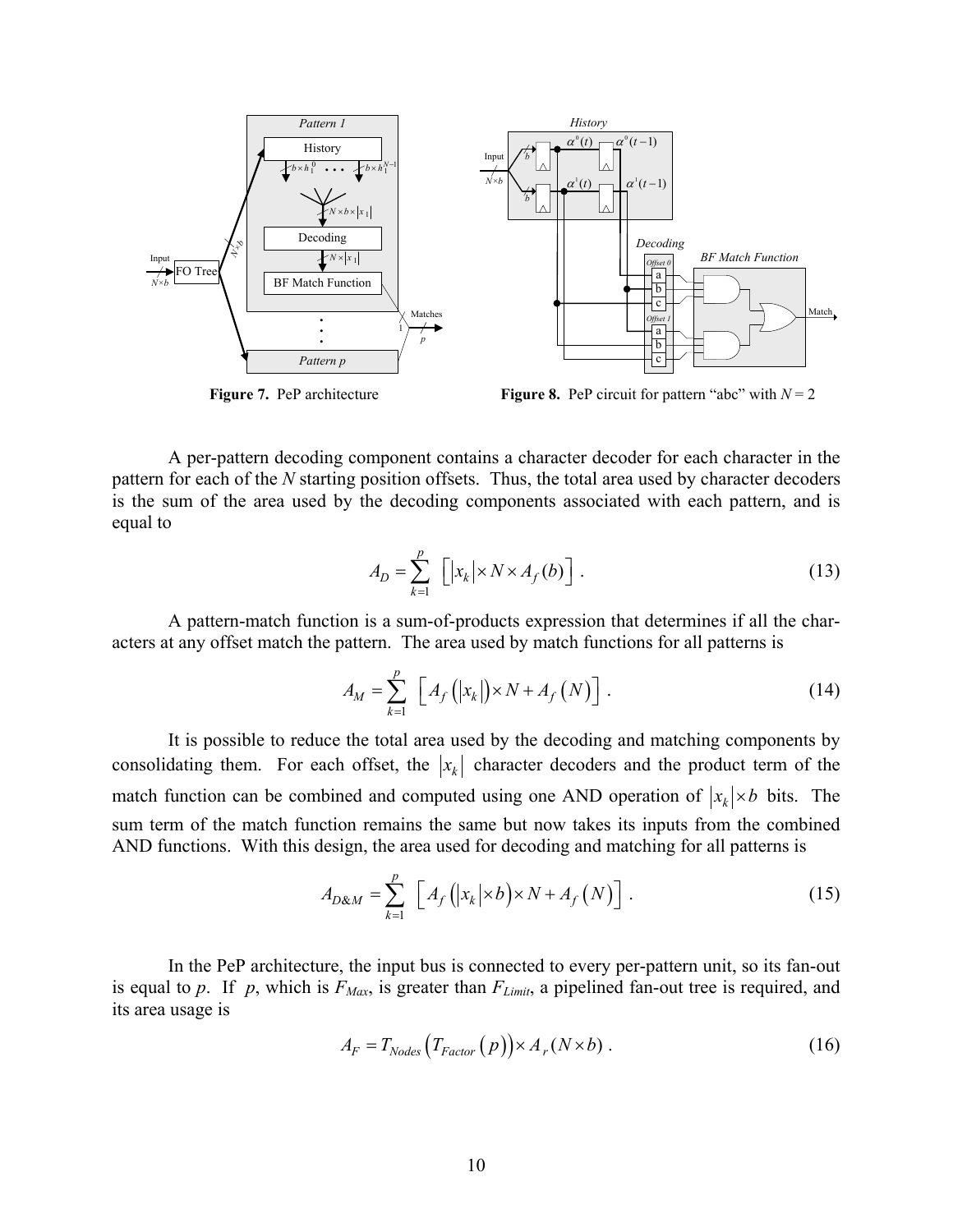

<span id="page-10-0"></span>**Figure 9.** GeP architecture

#### **5.1.2. GeP: Global Encoded History, Per Pattern Decoding**

The GeP architecture is very similar to the PeP architecture, as shown in [Figure 9.](#page-10-0) The main difference is that the per-pattern units do not have history components; instead, they all share *N* global history components. The length of the SIPO history register for each input character position *c* depends on the length of the longest pattern in *P* and the number of input characters, and is computed by

$$
h^c = \left\lceil \frac{\Lambda + c}{N} \right\rceil. \tag{17}
$$

The total area used by the global history is

<span id="page-10-1"></span>
$$
A_H = \sum_{c=0}^{N-1} \left[ h^c \times N \times A_r(b) \right].
$$
 (18)

The area used by the decoding and matching components is the same as in the PeP architecture, and is found using [\(13\)](#page-9-2) and [\(14\),](#page-9-3) respectively. It is also possible to save area by using the combined decode and match functions, whose area is given by [\(15\).](#page-9-4)

In this design, the shared unit includes a global encoded history and the critical delay component is due to connections from the history to the per-pattern decoding components. Each of the history registers may be connected to a different number of per-pattern units, so the fanout of each will vary. For a history signal  $\alpha^{c}$  ( $t - s$ ), which represents the character that appeared on the input bus  $s$  cycles ago in position  $c$ , the fan-out is determined by counting the number of its usages according to [\(19\).](#page-10-1)

$$
F^{c}(s) = \begin{cases} \sum_{j=0}^{N-1-c} \ell(N-c-j) & , \text{ if } s = 0\\ \sum_{j=0}^{N-1} \ell((N \times s) + N - c - j) & , \text{ if } s > 0 \end{cases}
$$
(19)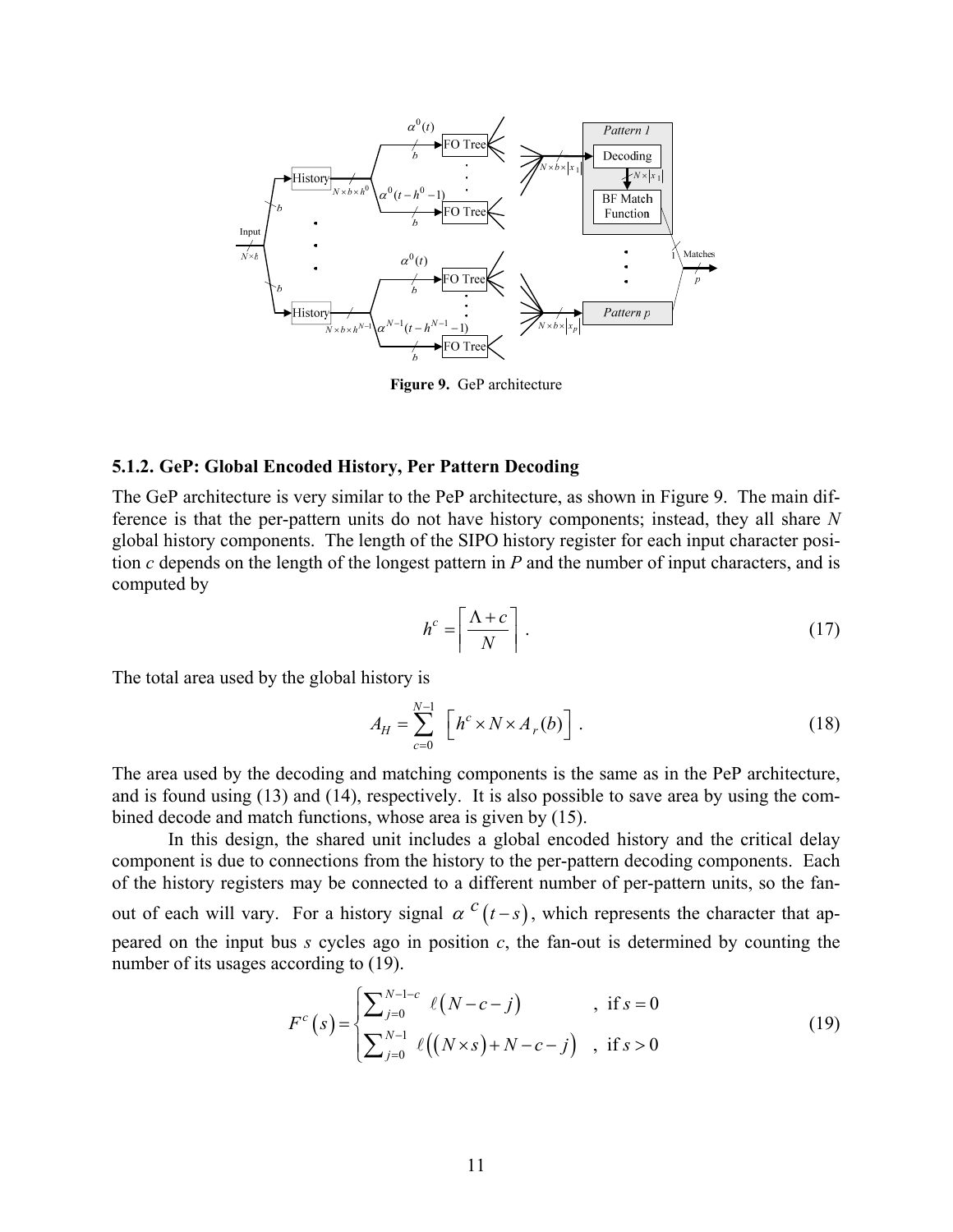This equation uses a function,  $\ell(n)$ , which returns the number of patterns in the pattern set with length equal to or greater than *n*. Since the inputs to all of the per-pattern decoding components are aligned to the beginning of the history, the outputs of the history registers closer to the beginning will have higher fan-out than those towards the end of the shift registers. The maximum fan-out,  $F_{\text{Max}}$ , of any register is  $p$ , and this will determine the depth of the fan-out trees associated with all history registers. The total area used by all fan-out trees in the design is calculated by summing the sizes of each using [\(20\).](#page-11-0)

$$
A_F = \sum_{c=0}^{N-1} \sum_{s=0}^{h-1} \left[ T_{Nodes} \left( T_{Factor} \left( F^c \left( s \right) \right) \right) \times A_r(b) \right] \tag{20}
$$

#### **5.1.3. GdG: Global Decoded History, Global Decoding**

The GdG architecture is depicted in [Figure 10.](#page-11-1) In global decoding designs, such as GdG, each of the *N* characters from the input bus is connected to a different group of  $\Omega$  character decoders with one *b*-bit decoder for each of the unique characters used in the pattern set. The total area used by character decoders in the GdG design is

<span id="page-11-0"></span>
$$
A_D = \Omega \times N \times A_f(b) \tag{21}
$$

The input history is implemented as a one-bit SIPO shift register attached to each decoder output. The lengths of the history registers vary based on the positions within the patterns where each character occurs. The length of the longest register is determined by the longest pattern in the set as follows,

$$
h_{Max} = \left\lceil \frac{\Lambda + N - 1}{N} \right\rceil. \tag{22}
$$



<span id="page-11-1"></span>**Figure 10.** GdG architecture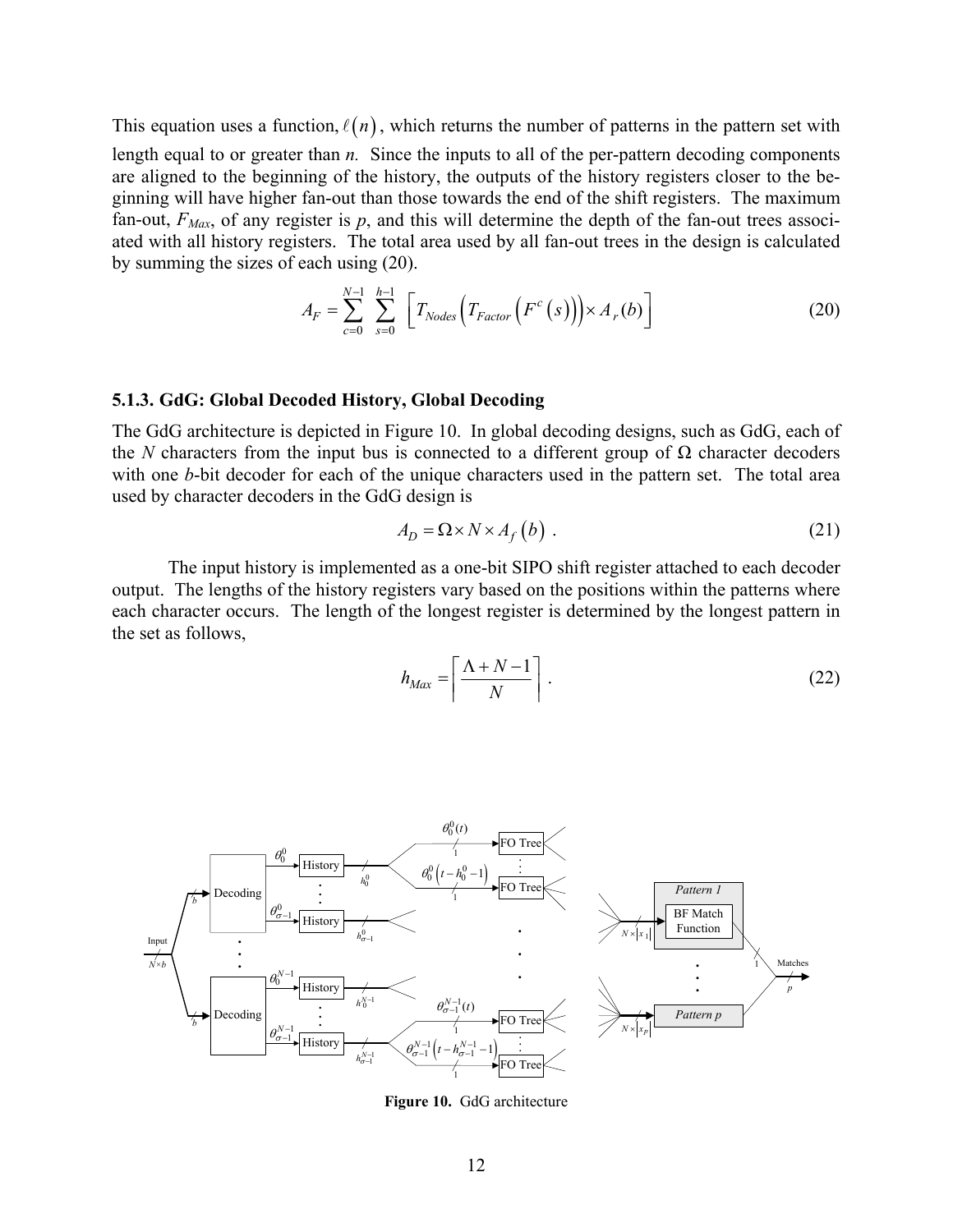The length of the history register for a decoder output  $\theta_k^c$  is the maximum history position with non-zero fan-out and is found using equations [\(23\),](#page-12-0) [\(24\),](#page-12-1) and [\(26\).](#page-12-2)

<span id="page-12-1"></span><span id="page-12-0"></span>
$$
h_k^c = \max_{s=0}^{h_{Max}-1} \Phi_k^c(s)
$$
 (23)

$$
\Phi_k^c(s) = \begin{cases} 0 & , \text{if } F_k^c(s) = 0\\ s+1 & , \text{if } F_k^c(s) > 0 \end{cases}
$$
\n(24)

The total area used by the input history is determined by summing the area of the registers for each decoder output using

$$
A_H = \sum_{c=0}^{N-1} \sum_{k=0}^{\sigma-1} \left[ h_k^c \times A_r(1) \right].
$$
 (25)

A history output wire labeled  $\theta_k^c(t-s)$  carries a signal that indicates whether or not the character read from the input text stream *s* cycles ago in character position *c* of the input word was the character *θk*.

In the GdG design, the critical path arises from the non-local wires connecting the decoded history signals to the per-pattern match functions distributed throughout the logic array. For a history signal  $\theta_k^c(t-s)$  the fan-out is given by [\(26\).](#page-12-2)

$$
F_k^c(s) = \begin{cases} \sum_{j=0}^{N-1-c} \Theta_k (N-c-j) & , \text{ if } s = 0\\ \sum_{j=0}^{N-1} \Theta_k ((N \times s) + N - c - j) & , \text{ if } s > 0 \end{cases}
$$
(26)

The signal with the maximum fan-out is determined by evaluating [\(26\)](#page-12-2) for each combination of offset, character value, and history position and finding the maximum value using [\(27\).](#page-12-3)

<span id="page-12-4"></span><span id="page-12-3"></span><span id="page-12-2"></span>
$$
F_{Max} = \max_{c=0}^{N-1} \max_{k=0}^{\sigma-1} \max_{s=0}^{h_{Max}-1} F_k^c(s)
$$
 (27)

The total area used by all fan-out trees in the design is calculated by summing the sizes of each according to [\(28\).](#page-12-4)

$$
A_F = \sum_{c=0}^{N-1} \sum_{k=0}^{\sigma-1} \sum_{s=0}^{h_k-1} \left[ T_{Nodes} \left( T_{Factor} \left( F_{k}^{c}(s) \right) \right) \times A_r(1) \right] \tag{28}
$$

The inputs to each pattern-match function are taken from the appropriate history register fan-out tree output. The number of inputs to the function for a pattern *x* is equal to the length of the pattern times *N*. The brute-force pattern-match function is the same as that used in the previously described brute-force designs, and thus, the total area used by the pattern-match functions is given by [\(14\).](#page-9-3)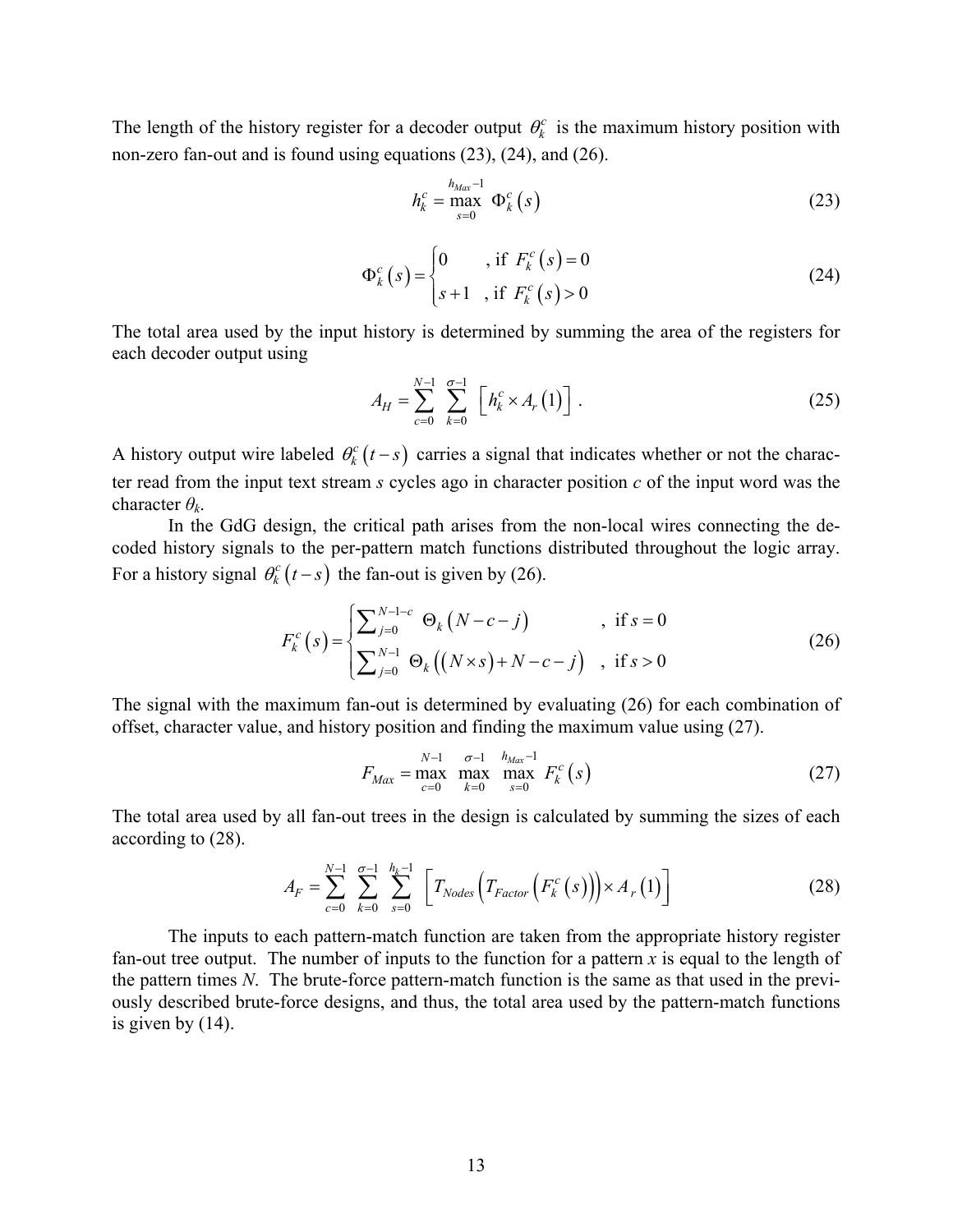| Architecture | <b>History</b> | <b>Decoding</b> | <b>Implementations</b>           |
|--------------|----------------|-----------------|----------------------------------|
| GfG          | Global FA      | Global          | None                             |
| GfS          | Global FA      | <b>Shared</b>   |                                  |
| GfP          | Global FA      | per Pattern     | Sidhu [12], Franklin [10]        |
| <b>SfG</b>   | Shared FA      | Global          | Clark [7] (in prefix tree)       |
| <b>SfS</b>   | Shared FA      | <b>Shared</b>   | None                             |
| SfP          | Shared FA      | per Pattern     | Franklin [10] (in prefix tree)   |
| <b>PfG</b>   | per Pattern FA | Global          | Cho [5], Clark [7, 8]            |
| <b>PfS</b>   | per Pattern FA | Shared          | <b>None</b>                      |
| PfP          | per Pattern FA | per Pattern     | Cho [6], Clark [7], Moscola [11] |

<span id="page-13-0"></span>**Table 2.** Finite automata pattern-matching architectures

#### **5.2. Finite Automata Designs**

All the possible configurations of history and decoding components for finite automata (FA) designs are listed in [Table 2.](#page-13-0) There is one design (GfS) that is not feasible because its history and decoding styles conflict (i.e. shared decoding means that the patterns are divided into separate groups, while a global FA requires a single group of patterns). In FA designs, there is no notion of encoded or decoded history because the state bits of the state machine serve as implicit history elements. A history based on a global FA implies that all of the patterns are compared against the input text stream using a single FA. A design using a global FA will detect a match of any pattern, but it will not be able to indicate which particular pattern has been matched, making it undesirable for some applications. Similarly, a design that groups patterns into sets and uses an FA to compare each set will only be able to indicate to which set a matching pattern belongs. A common use of a shared FA history is as part of a prefix tree. In a prefix tree design, patterns with common prefixes are grouped together, and a shared FA is used to match each prefix, reducing redundant logic. The match output of the FA for a prefix is connected to the input of multiple per-pattern FA that match the suffixes of each pattern.

There are two types of finite automata: non-deterministic finite automata (NFA) and deterministic finite automata (DFA). NFA-based pattern-matching circuits have been implemented in [5-8, 10, 12, 15], and DFA-based circuits have been implemented in [11]. In this paper, only the more common NFA approach is discussed. The analysis of DFA circuits would be similar, but the implementation of the match function would be different.

#### **5.2.1. PfP: Per Pattern FA History, Per Pattern Decoding**

In the PfP design, as depicted in [Figure 11,](#page-14-0) there is no logic in the shared unit. Each input character  $\alpha$ <sup>c</sup> (*t*) must be broadcast to a character decoder associated with every pattern character, so its fan-out is equal to *M*. There are *N* identical fan-out trees used to distribute the input characters to the per-pattern units. The area used by these trees of registers is

$$
A_F = T_{Nodes} \left( T_{Factor}(M) \right) \times A_r(b) \times N \tag{29}
$$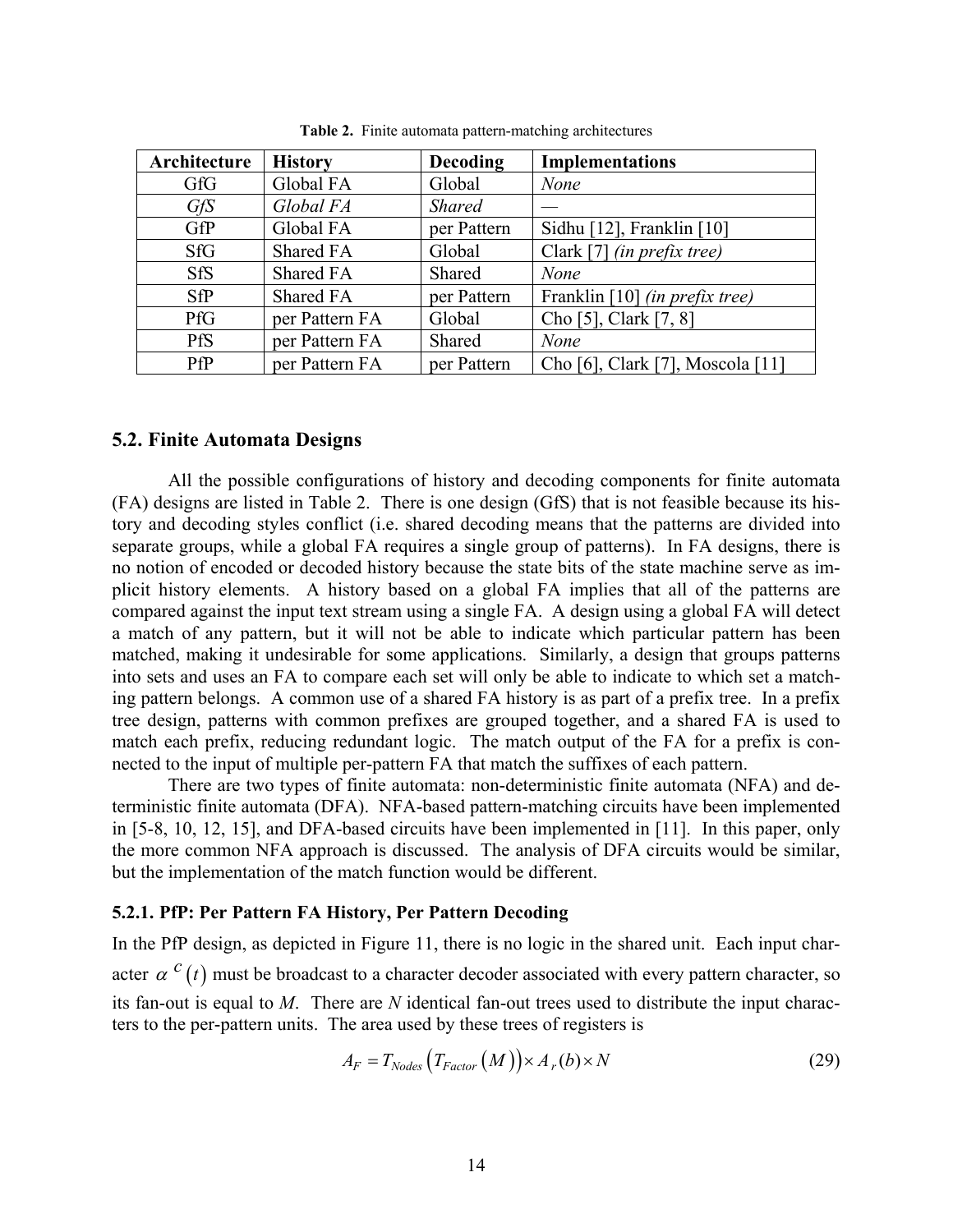

 $\epsilon$ 

<span id="page-14-0"></span>**Figure 11.** PfP architecture **Figure 12.** PfP circuit for pattern "abc" with  $N = 2$ 

The PfP design uses per-pattern decoding and includes a character decoder for each pattern character at each offset, so the total area used by decoders is

<span id="page-14-1"></span>
$$
A_D = M \times N \times A_f(b) \tag{30}
$$

The finite automata pattern-match functions used in this design consist of state bits and next-state logic. The NFA state machines are constructed as pipelines with one state bit per state and allow multiple active states. The number of states, or pipeline stages, in an NFA match function for a pattern of length *m* is

<span id="page-14-2"></span>
$$
S(m) = \left\lceil \frac{m + N - 1}{N} \right\rceil. \tag{31}
$$

A next-state AND function is associated with each pipeline stage as shown in [Figure 12.](#page-14-1) The inputs to this function are the output of the state register from the previous stage (if any) and the outputs of up to *N* character decoders. The number of inputs to the next-state function for a given offset and stage is calculated using [\(32\).](#page-14-2)

$$
\eta(\text{offset}, \text{stage}) = \n\begin{cases}\n\min\left(N - \text{offset}, \ |x_k|\right) & \text{, if } \text{stage} = 0 \\
1 + \min\left(N, \ |x_k| + \text{offset} - \left(N \times \text{stage}\right)\right) & \text{, if } 0 < \text{stage} \le \frac{|x_k| + \text{offset}}{N} \\
0 & \text{, if } \text{stage} > \frac{|x_k| + \text{offset}}{N}\n\end{cases}\n\tag{32}
$$

The output of the last level of logic in each next-state function is registered and serves as a state bit. For every pattern, an NFA state machine is instantiated for each of *N* offsets, and an *N*-input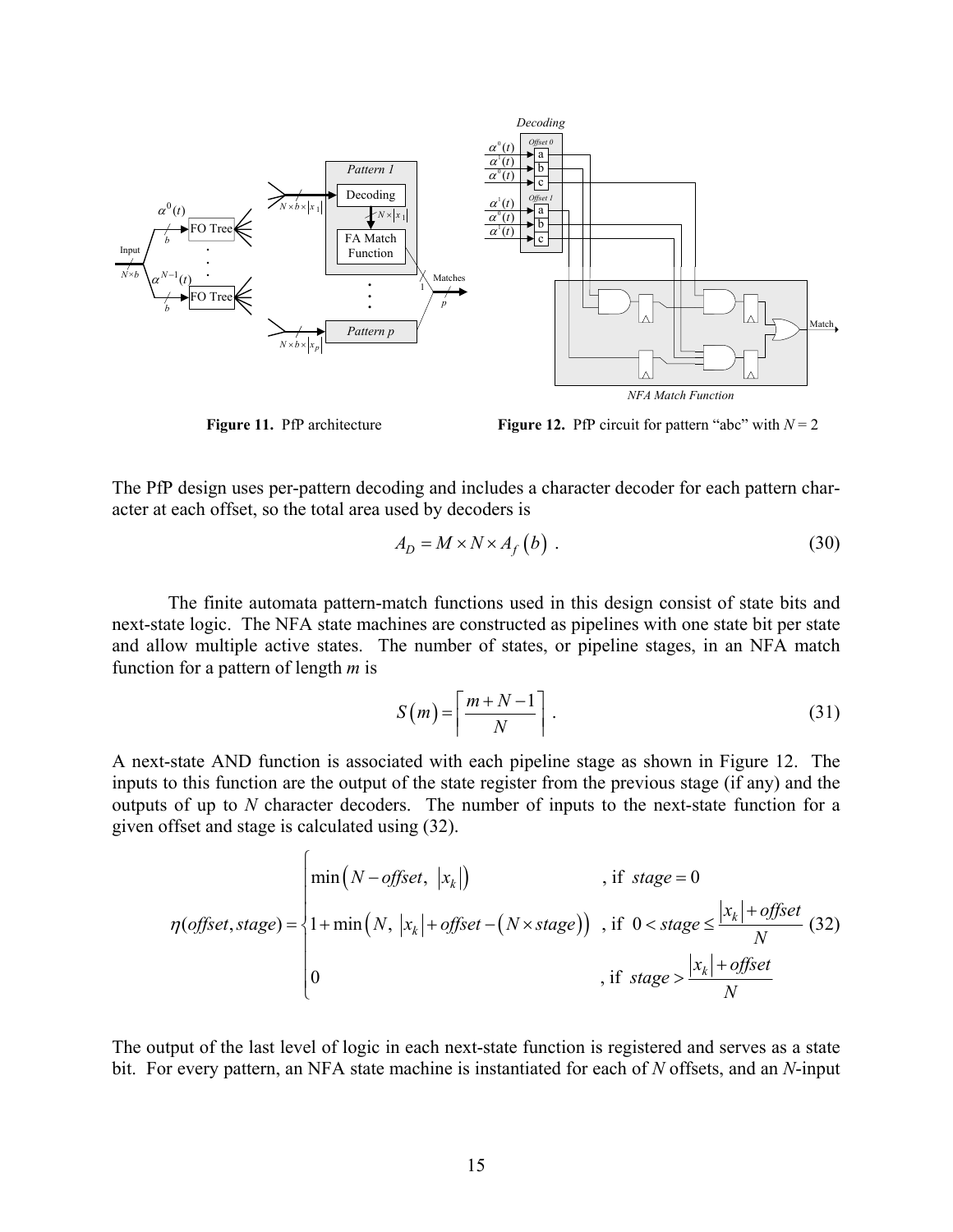

<span id="page-15-1"></span><span id="page-15-0"></span>**Figure 13.** PfG architecture

OR function determines if any of the NFA reach their final state, indicating a pattern match. The total area used by NFA match functions for all patterns is

$$
A_M = \sum_{k=1}^p \left[ \left( \sum_{c=0}^{N-1} \sum_{s=0}^{S(|x_k|)-1} A_f(\eta(c,s)) \right) + A_f(N) \right].
$$
 (33)

### **5.2.2. PfG: Per Pattern FA History, Global Decoding**

The PfG design [\(Figure 13\)](#page-15-0) uses the same NFA pattern match functions as the PfP design, and their area usage is given by [\(33\).](#page-15-1) Unlike the PfP design, the PfG design uses global decoders shared by all patterns. Therefore, the total area used by decoders in this design is independent of the number of characters in the pattern and is a function of the number of unique alphabet characters used as indicated by

$$
A_D = \Omega \times N \times A_f(b) \tag{34}
$$

The output of the decoders is distributed to the appropriate stages of the per-pattern NFA match functions. For a decoder output  $\theta_k^c$ , the fan-out is equal to  $\Theta_k$ , and fan-out trees are used on these signals. The depth of each tree is determined by the maximum  $\Theta_k$  for all *k*. The total area used by all fan-out trees is

$$
A_F = \sum_{k=0}^{\sigma-1} \left[ T_{Nodes} \left( T_{Factor} \left( \Theta_k \right) \right) \times A_r \left( 1 \right) \times N \right] \ . \tag{35}
$$